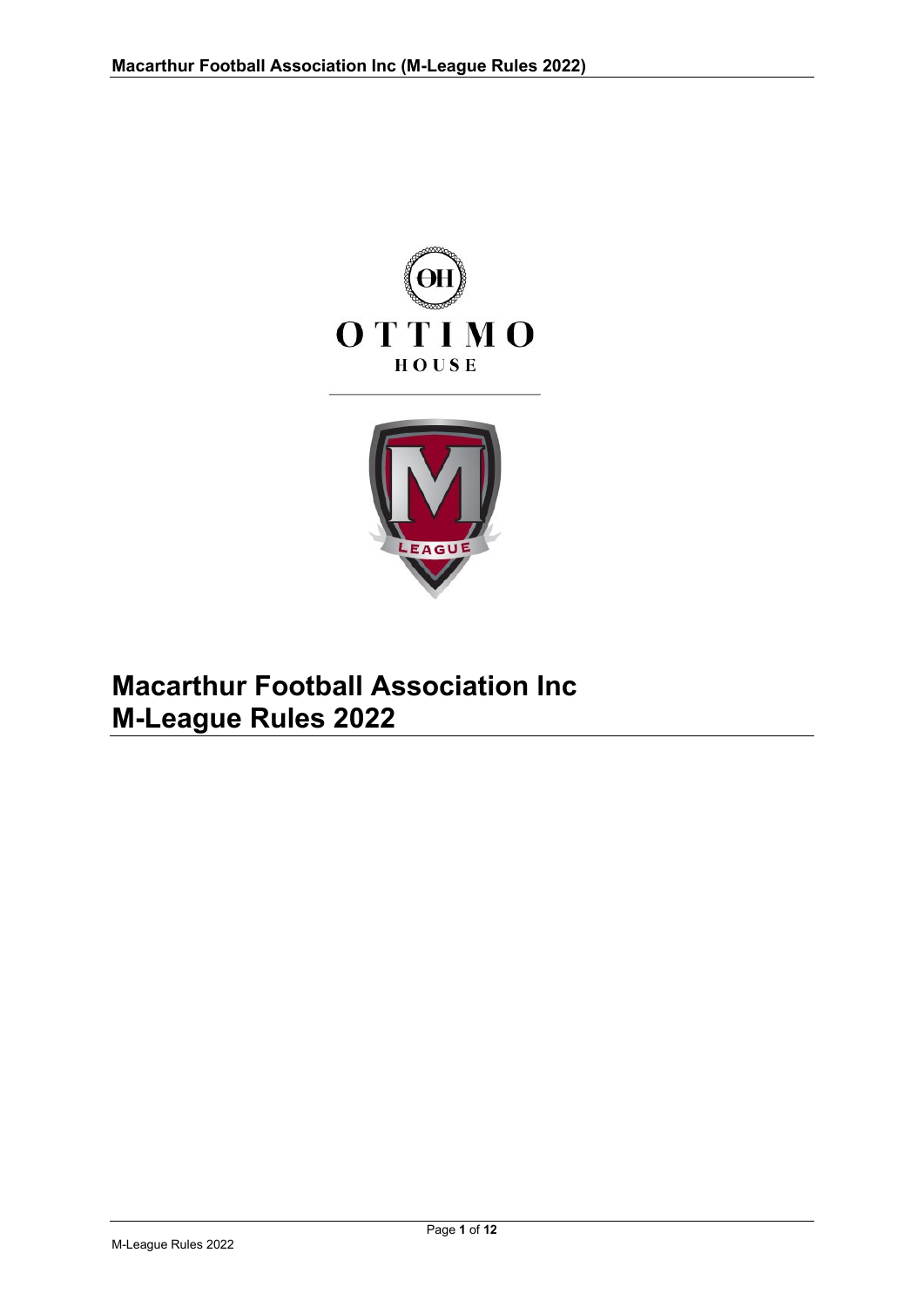# **Table of contents**

| 1.1<br>1.2<br>1.3<br>1.4 |  |
|--------------------------|--|
|                          |  |
|                          |  |
|                          |  |
|                          |  |
|                          |  |
|                          |  |
|                          |  |
|                          |  |
|                          |  |
|                          |  |
|                          |  |
|                          |  |
|                          |  |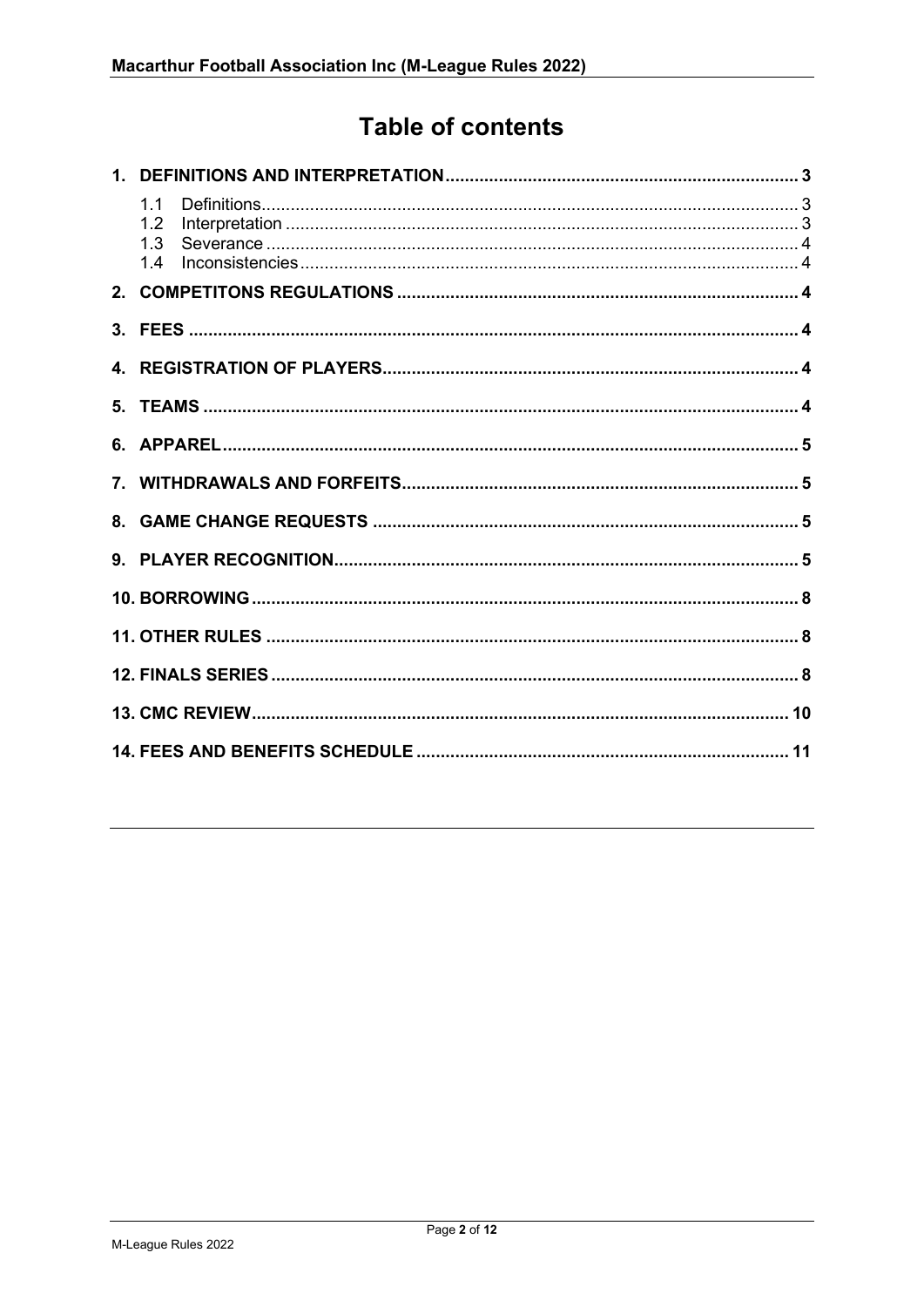# **MACARTHUR FOOTBALL ASSOCIATION INC. M-LEAGUE RULES 2022**

#### <span id="page-2-0"></span>**1. DEFINITIONS AND INTERPRETATION**

#### <span id="page-2-1"></span>**1.1 Definitions**

In these rules, defined terms (capitalised words) have the same meaning ascribed to that term in the Competitions Regulations unless the contrary intention appears, or it is defined below:

**"Association" or "MFA"** means Macarthur Football Association Inc.

**"Board"** means the body consisting of the Directors of the Association.

**"Club"** means a football club which is a Member of the Association.

**"CMC"** means the "Competitions Management Committee" established under the Competitions Regulations.

**"Competitions Manager"** means the person employed or appointed by the Association as the competitions manager of the Association. If that person is unwilling or unable to act or there is a vacancy, then the General Manager (or such other person designated by the Board) will assume the role of competitions manager.

**"Competitions Regulations"** means the MFA Competitions Regulations, as amended from time to time.

**"General Manager"** means the general manager employed or appointed by the Association from time to time, and in the case he or she is unavailable to act, then such other person(s) as directed by the Board from time to time.

#### <span id="page-2-2"></span>**1.2 Interpretation**

In these rules:

- (a) a reference to a function includes a reference to a power, authority and duty;
- (b) a reference to the exercise of a function includes, where the function is a power, authority or duty, a reference to the exercise of the power or authority of the performance of the duty;
- (c) words importing the singular include the plural and vice versa;
- (d) words importing any gender include the other genders;
- (e) the words "include", "including", "for example" or "such as" are not used as, nor are they to be interpreted as, words of limitation, and, when introducing an example, do not limit the meaning of the words to which the example relates to that example or examples of a similar kind;
- (f) references to persons include corporations and bodies politic;
- (g) references to a person include the legal personal representatives, successors and permitted assigns of that person;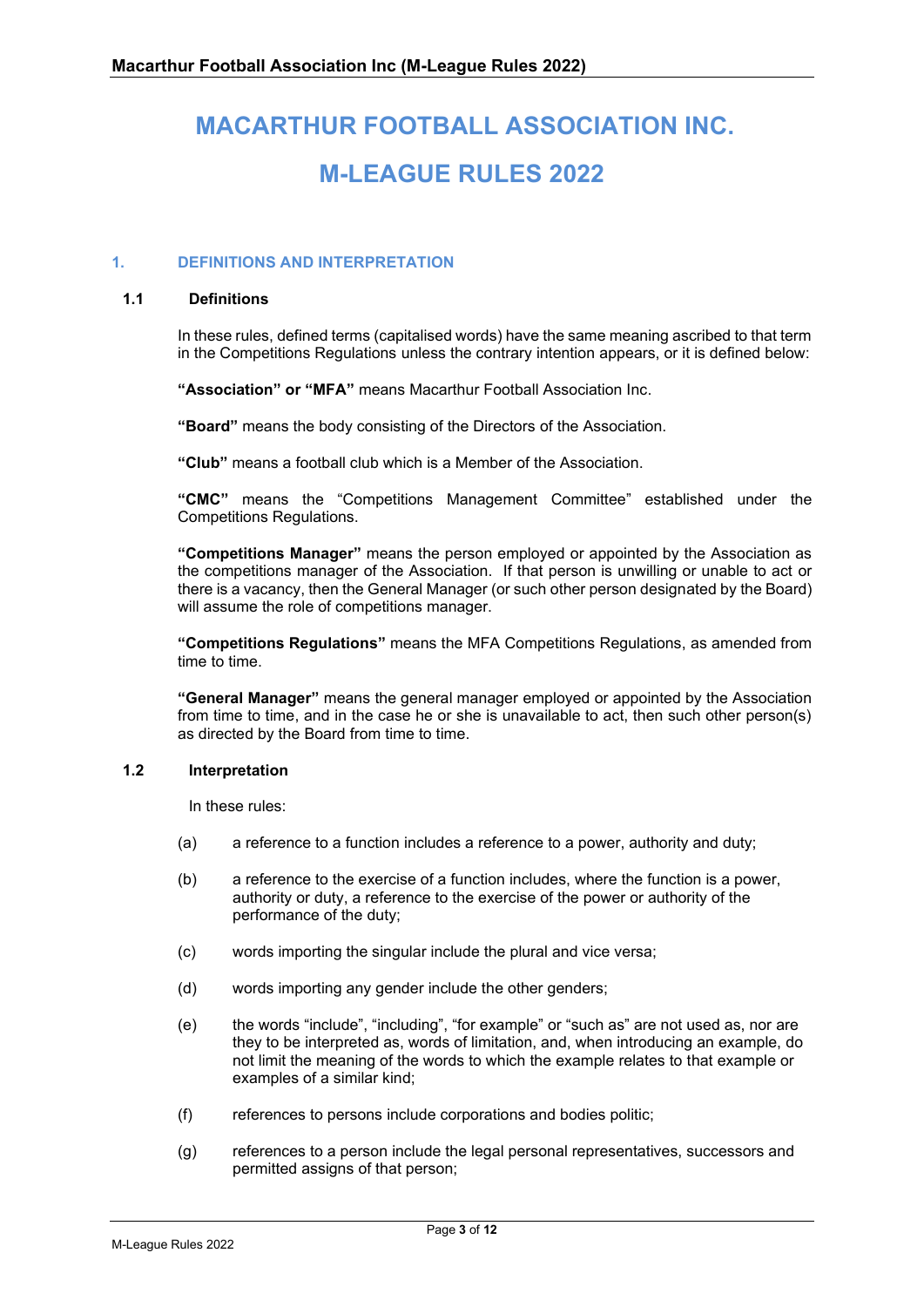- (h) headings (including those in brackets at the beginning of paragraphs) are for convenience only and do not affect the interpretation of this Constitution;
- (i) a reference to a statute, ordinance, code or other law includes regulations and other statutory instruments under it and consolidations, amendments, re-enactments or replacements of any of them (whether of the same or any legislative authority having jurisdiction); and
- (j) a reference to "writing" will, be construed as including references to printing, lithography, photography and other modes of representing or reproducing words in a visible form, including messages sent by electronic mail.

Any question or issue relating to the interpretation of these rules will be decided by the CMC (and whose decision will be final and binding).

#### <span id="page-3-0"></span>**1.3 Severance**

If any provision of these rules or any phrase contained in it is invalid or unenforceable, the phrase or provision is to be read down if possible, so as to be valid and enforceable, and otherwise will be severed to the extent of the invalidity or unenforceability, without affecting the remaining provisions of these rules.

#### <span id="page-3-1"></span>**1.4 Inconsistencies**

If any provision of these rules is inconsistent with the Constitution or any other regulation of the Association, then the document as directed by the Board will prevail to the extent of any such inconsistency.

#### <span id="page-3-2"></span>**2. COMPETITONS REGULATIONS**

In the absence of a specific M-League rule set out in this document, the Competition Regulations will apply.

#### <span id="page-3-3"></span>**3. FEES**

All fees and benefits applicable to the M-League Competition are outlined in the **Fees and Benefits Schedule** annexed to these rules.

#### <span id="page-3-4"></span>**4. REGISTRATION OF PLAYERS**

All players and coaches participating in the M-League Competition must be registered and financial on the National Registration System prior to round 1 of the M-League season to be eligible to take the field.

#### <span id="page-3-5"></span>**5. TEAMS**

- (a) All M-League Divisions will consist of one (1) team per Club.
- (b) Each team can nominate a maximum of 18 players for the First Grade.
- (c) Each team can nominate a maximum of 18 players for the Reserve Grade.
- (d) Each team can nominate a maximum of 18 players for a Women's M-League team.
- (e) Each team can nominate a maximum of 18 players for an U21's M-League team (**M-League Colts**). M-League Colts Competition is for players under the age of 21 years as at 1 January in the calendar year of competition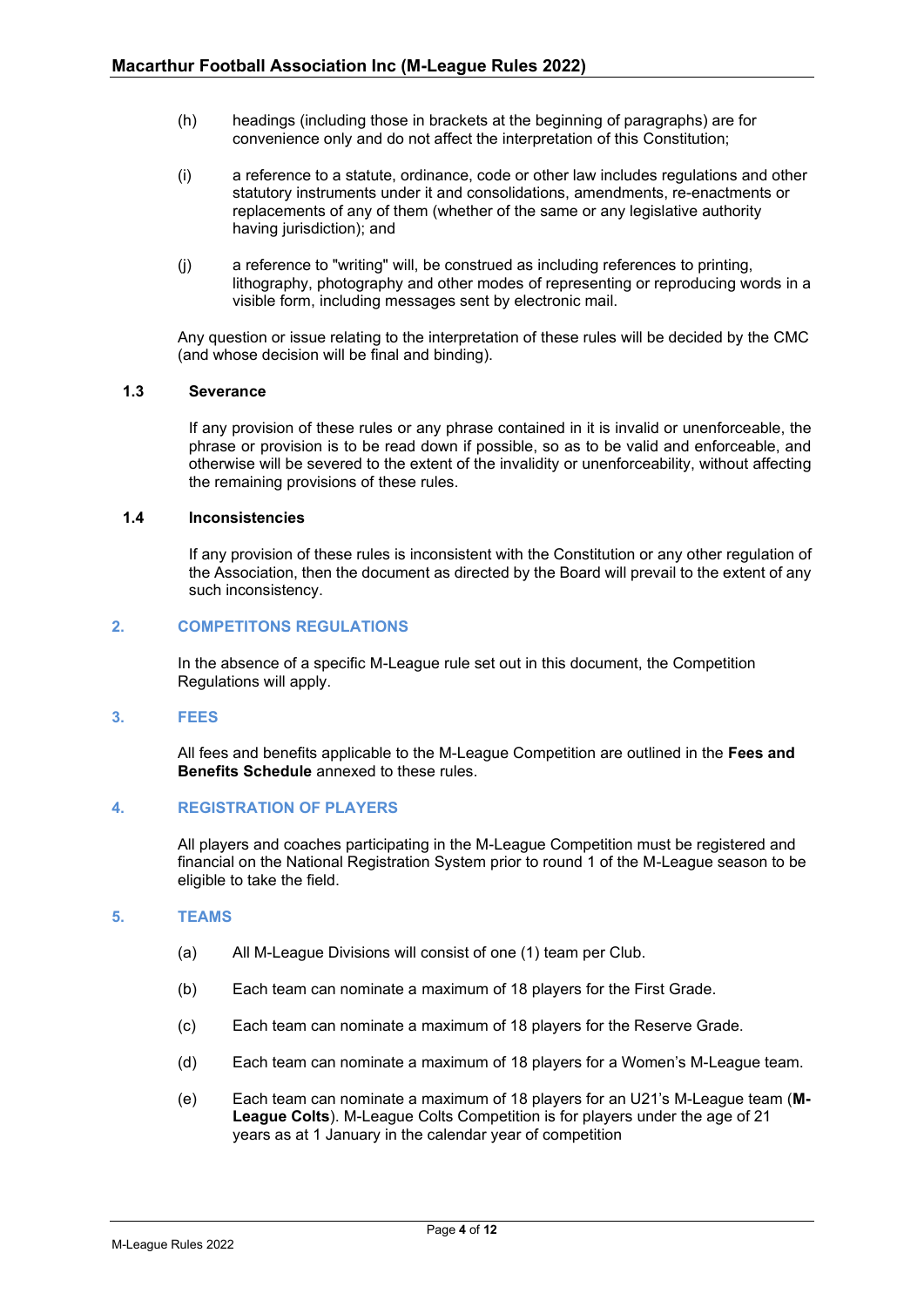- (f) Teams in the U21's M-League Competition will be afforded the opportunity to register a maximum of one (1) player over the age of 21.
- (g) Selected M-League games, as approved by the Association, may be played on the Association's ground at Lynwood Park.

## <span id="page-4-0"></span>**6. APPAREL**

- (a) Playing shirts must be numbered and only registered colours of the Club may be worn by all M-League teams as approved by the Association.
- (b) All playing shirts must have:
	- (i) the logo of the Club on the left chest.
	- (ii) the logo of the Association on the right chest; and
	- (iii) the appropriate sponsor logo on the left sleeve.

#### <span id="page-4-1"></span>**7. WITHDRAWALS AND FORFEITS**

- (a) Withdrawal from any M-League competition at any stage after the first fixture is released by the Association carries a \$1,000 fine per team which will be payable by the Club unless otherwise determined by the CMC at its absolute discretion due to exceptional circumstances.
- (b) Match forfeits by a team carry a \$500 fine in the first instance, and \$1,000 in the second instance in the same season for all M-League Competitions and which will be payable by the relevant Club unless otherwise determined by the CMC at its absolute discretion due to exceptional circumstances.
- (c) The CMC may decide that any team that forfeits a third time in a season may be withdrawn from the M-League Competition and/or an additional fine of \$500 will be imposed.

#### <span id="page-4-2"></span>**8. GAME CHANGE REQUESTS**

- (a) Clubs will be provided with a draft season fixture and a 5-day window to request fixture changes prior to the M-League season commencing. Aa such request changes must be lodged with the Competitions Manager.
- (b) The Competitions Manager will use his or her best endeavours to fulfil requests during the period referred to above, however there will be no guarantees made.
- (c) No further game change requests will be permitted, unless in exceptional circumstances, which is at the sole discretion of the Competitions Manager.
- (d) An administration fee of \$50.00 per occurrence will apply to any approved game change request.

#### <span id="page-4-3"></span>**9. PLAYER RECOGNITION**

M-League Awards will be for all divisions and will recognise the following:

#### (a) **Golden Boot**:

(i) Awarded to the top goal scorer in each Division.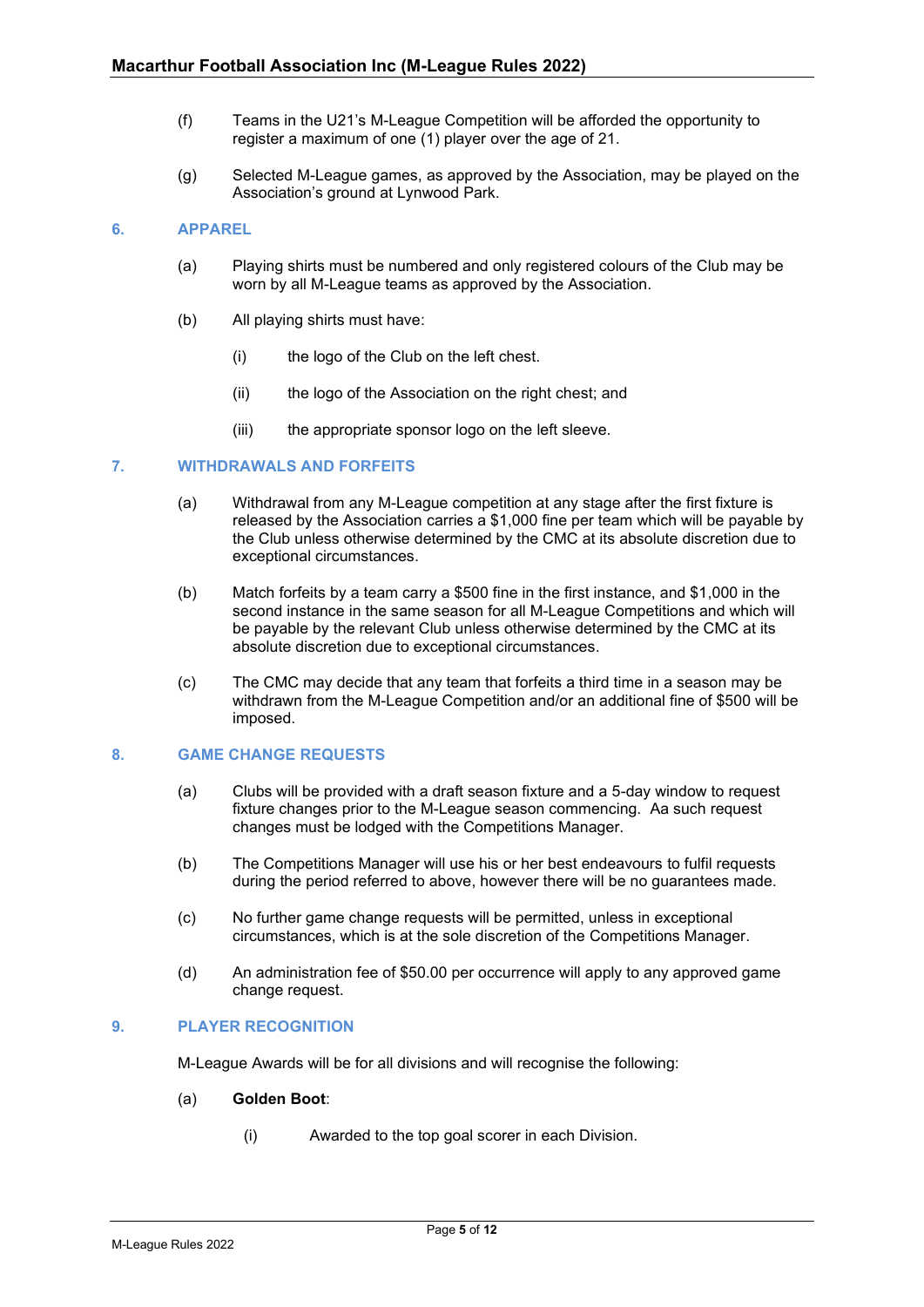(ii) The top goal scorer is determined by review of weekly match cards. It is imperative that goal scorers are accurately recorded by clubs each week to maintain the integrity of the award.

## (b) **Young Player of the Year (U21) Player of the Year**:

- (i) Awarded to the best and fairest player in each League.
- (ii) The referee awards 3 votes, 2 votes and 1 vote to the players they regard as respectively the best, second best and third best player in the match.
- (iii) The player that tallies the most points at the end of the season will be deemed the Player of the Year.
- (iv) Suspended players will be ineligible for the Award.
- (v) Goalkeepers are ineligible for this award.

#### (c) **Goalkeeper of the Year**:

- (i) Awarded to goalkeepers across all Leagues.
- (ii) Referees to rate the performance of the primary goalkeepers of both teams on a scale of 3 (outstanding performance), 2 (average performance), 1 (below average performance) or 0 (unsatisfactory performance / behaviour) at the conclusion of each match.

| Clean sheet ranking<br><b>Points</b> |  |
|--------------------------------------|--|
|                                      |  |

(iii) The number of clean sheets kept by the **top five-rated goalkeepers:**

| GIGALI SILGEL FAITNING | rullis    |
|------------------------|-----------|
| First                  | 10 points |
| Second                 | 8 points  |
| <b>Third</b>           | 6 points  |
| Fourth                 | 4 points  |
| Fifth                  | 2 points  |

(iv) The goalkeeper that tallies the most points at the end of the season will be deemed the Goalkeeper of the Year.

#### (d) **Players Player Award**:

As voted by the Players of each League at the end of the season.

#### (e) **Team of the Year**:

- (i) Two awards (Male Team of the Year and Womens Team of the Year).
- (ii) Team of the Year represents the best 11 performed players during the season across all Men's Leagues (for Men's Team of the Year) and across the Womens' league.
- (iii) These teams are honorary and do not play any games.

#### (f) **Fair Play Award:**

(i) Will be awarded to the team with the fewest points on the fair play ladder at the conclusion of the regular season of each M-League Division.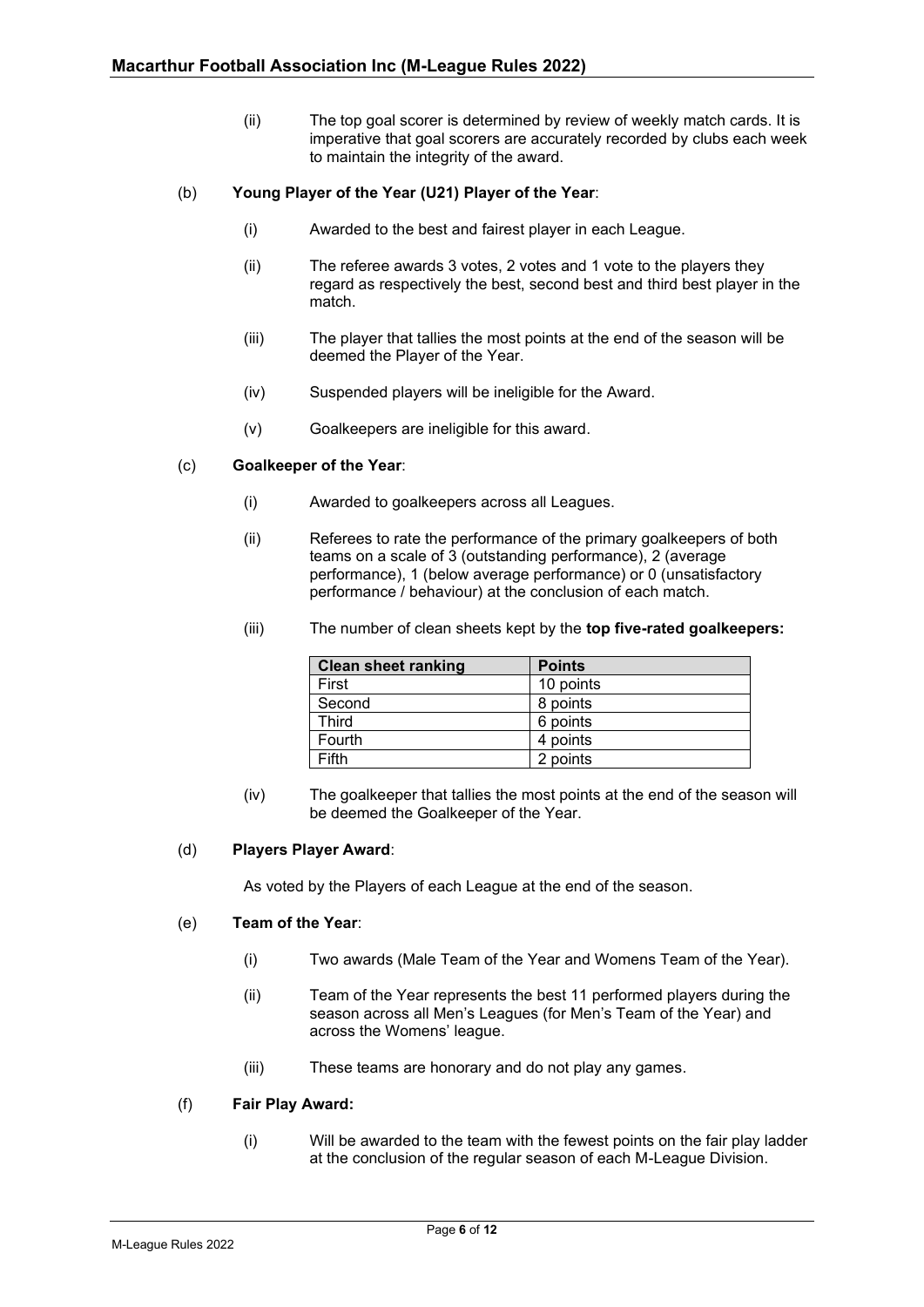- (ii) The award recognises teams that have consistently played within the laws of the game and aims to reduce the number of indiscretions.
- (iii) Points are awarded as follows:

| 4 points $-$   | Direct Red Card                                       |
|----------------|-------------------------------------------------------|
| $3$ points $-$ | Second Caution Red Card                               |
| 2 points $-$   | <b>Yellow Card</b>                                    |
| 1 point $-$    | Guilty of any offence which is deemed to have brought |
|                | the game into disrepute                               |

#### (g) **Coach of the year**:

- (i) The Coach of the Year will be awarded across all Divisions and will be determined by:
	- (A) votes cast by each M-League coach at the conclusion of the season. Coaches will give three votes to the coach they adjudge to have performed the best over that season, two to the second-best, and one to the third best.
	- (B) Coaches are unable to award themselves any votes.
	- (C) The position of the team on the table at the conclusion of the premiership season.

| <b>Position on table</b> | <b>Points</b> |
|--------------------------|---------------|
| Premiers                 | 8 points      |
| Second                   | 7 points      |
| <b>Third</b>             | 6 points      |
| Fourth                   | 5 points      |
| Fifth                    | 4 points      |
| <b>Sixth</b>             | 3 points      |
| Seventh                  | 2 points      |
| Eighth                   | point         |

(D) The position of the team on the Fair Play Ladder

| <b>Position on table</b> | <b>Points</b> |
|--------------------------|---------------|
| Premiers                 | 8 points      |
| Second                   | 7 points      |
| <b>Third</b>             | 6 points      |
| Fourth                   | 5 points      |
| Fifth                    | 4 points      |
| Sixth                    | 3 points      |
| Seventh                  | 2 points      |
| Eighth                   | point         |

(ii) The Coach with the most points will be deemed the Coach of the Year.

#### (h) **Referee of the year:**

To determine Referee of the Year, the MDFRA will nominate 3 referees per award category to be voted upon by the relevant teams at the end of the season

*Notes: Should a player receive a straight red card during the season they become ineligible for M-League Awards (apart from the Golden Boot Award).*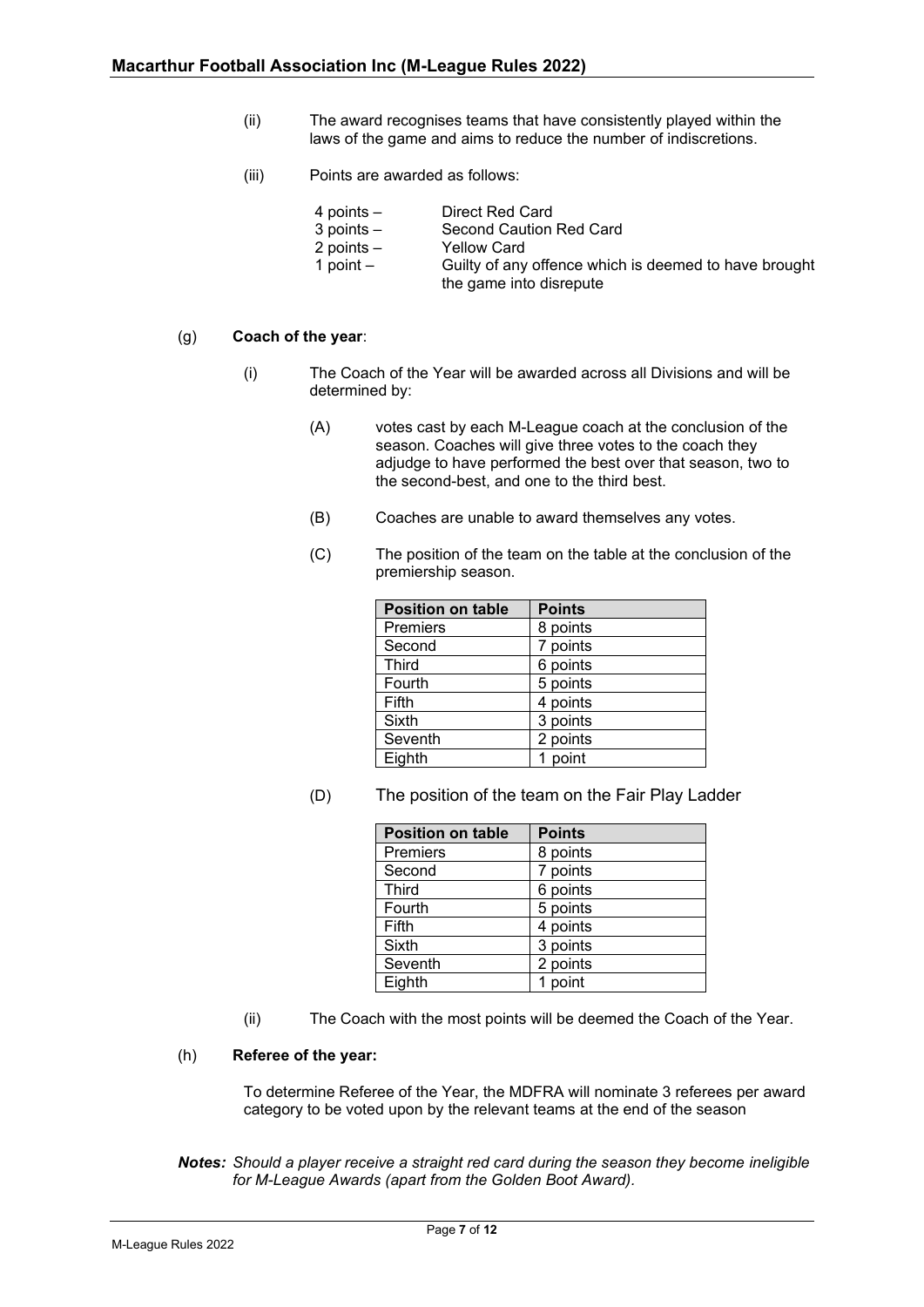*Should a Coach be sent from the field of play during a match or is otherwise sanctioned for behaviour breaches, that Coach is ineligible for the Coach of the Year Award*

#### <span id="page-7-0"></span>**10. BORROWING**

- (a) Players registered in an M-League squad **(**M-League Div 1 and M-League Reserves) may play in either grade throughout the season.
- (b) Borrowing of players from lower divisions within the Club is permitted. A maximum of four (4) players can be borrowed at any one time.
- (c) Players are permitted to be borrowed into an M-League team and play up to seven (7) matches in a higher age or division in any one season. Any player exceeding these requirements automatically become a member of the team with which he/she plays their seventh (7<sup>th</sup>) match.

*Note: A player's "times borrowed" in an M-League team does not count towards borrowing limits in a lower division outside the M-League competitions.*

- (d) Players borrowed from lower all age divisions and down to under 17's must be aged 16 as of 1 January in the calendar year of the M-League season. (Exceptions to age restrictions may apply as per Competition Regulations 17g)
- (e) Players must fall in the age specific criteria to play in the M-League Colts team exceptions may be granted by the MFA but at no time can the one over age player limit be exceeded (i.e. if approval is granted for a team to borrow an over-aged player in the team, it will only be on the basis that they are replacing a registered over-aged player, not one in addition too)
- (f) In the event that the registered overage player suffers a long-term injury or is unavailable for selection for a long period of time. Approval will be granted at the discretion of the MFA Competition Manager.
- (g) Players registered in a competition of ages 35 and over cannot be borrowed into the M-League Competition.

#### <span id="page-7-1"></span>**11. OTHER RULES**

- (a) Interchange rules apply throughout the M-League.
- (b) The Sin-Bin Rule applies throughout the M-League.
- (c) Serving of Suspensions: A suspension is to be served within the grade/competition where the offence took place, and whilst under suspension the player is ineligible to participate in any other competition e.g. if a player is sent from the field in an M-League Reserve match and subsequently receives a four match suspension, said suspension is to be served in the M-League Reserve Grade competition – player is ineligible to participate in the M-League First Grade until the total length of suspension is served
- (d) The Premiers of the Men's and Women's First Grade shall be the Association's representatives in the appropriate Football NSW "Champion of Champions" competition.

#### <span id="page-7-2"></span>**12. FINALS SERIES**

(a) The **Finals Series** will consist of the top four (4) placed teams as follows: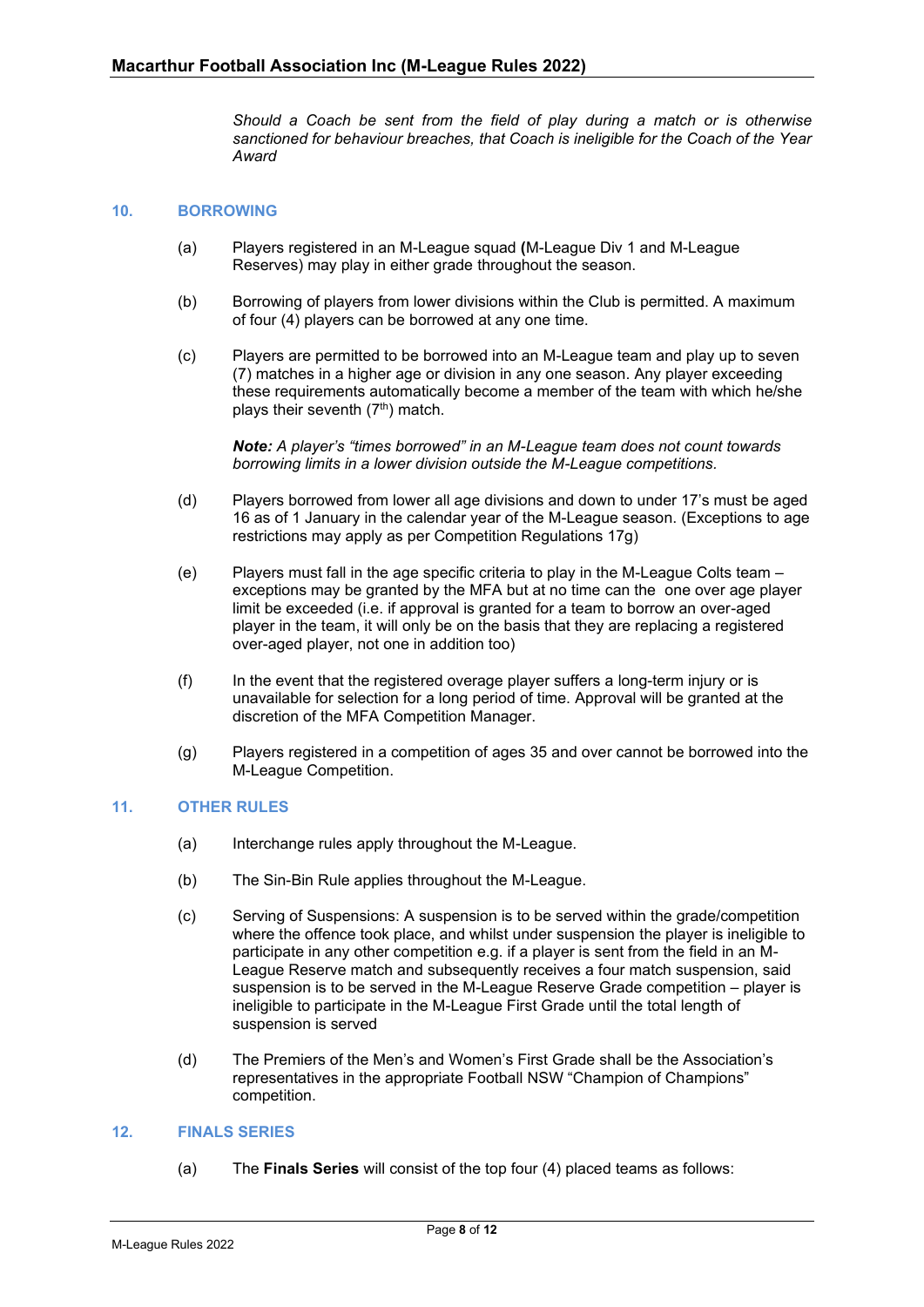|                            | <b>Match Number</b> | <b>Fixture</b>                          |
|----------------------------|---------------------|-----------------------------------------|
| Week 1<br>1<br>Semi Finals |                     |                                         |
|                            |                     | 3v4 SF1 Winner to Match 3;              |
|                            |                     | <b>Loser Eliminated</b>                 |
|                            | 2                   | <b>Semi Finals</b>                      |
|                            |                     | 1v2 SF2 Winner to Grand Final           |
|                            |                     | Loser to Match 3                        |
| Week 2                     | 3                   | <b>Preliminary Final</b>                |
|                            |                     | Loser Match 2 v Winner Match 1          |
|                            |                     | Winner to Grand Final; Loser eliminated |
| Week 3                     | 6                   | <b>Grand Final</b>                      |
|                            |                     | Winner Match 2 v Winner Match 3         |

- (b) *(From Competition Regulations 13 (h))* In the event of more than one team finishing the competition on equal highest points, the Premiers will be determined as follows:
	- (i) Equal Points: Most points from games played between the two teams during the season
	- (ii) Equal Points, Equal Goal Difference: Highest goal difference from games played between the two teams during the season.
	- (iii) Equal Points, Goal Difference, Points from Games Between the Two Teams During the Season: Highest goal difference.
	- (iv) Equal Points, Goal Difference, Points from Games Between the Two Teams During the Season and Goal Difference from Games Played Between the Two Teams During the Season: Highest goals scored for in total.
	- (v) Should teams still be level in all aspects they shall play off to determine the Premiership.
- (c) Extra time will be played in the Finals Series. If the score is equal at full time, 15 minutes each way will be played. If the score remains equal at the completion of extra time, a penalty shoot-out will determine the winner.
- (d) To qualify for the Reserve Grade Finals Series, an allocated ML Squad player must have played at least 50% of their total number of matches in the Reserve Grade team during the M League Reserves Regular Season
- (e) There is no qualification period for a Reserve Grade player to participate in the First Grade Finals series.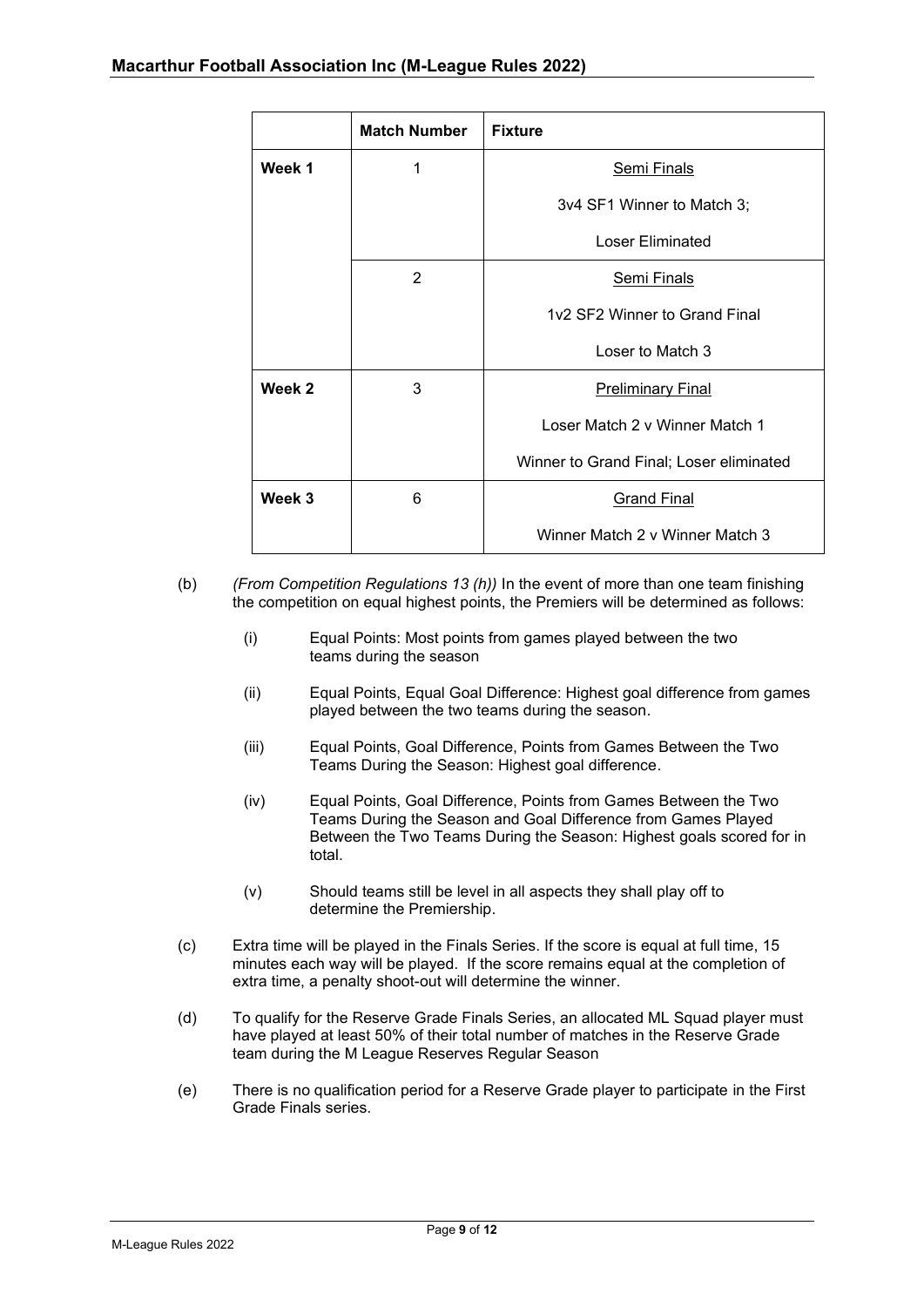# <span id="page-9-0"></span>**13. CMC REVIEW**

The CMC may, in consultation with the Competitions Manager, amend or add to these rules during the M-League Season but may only do so in exceptional circumstances.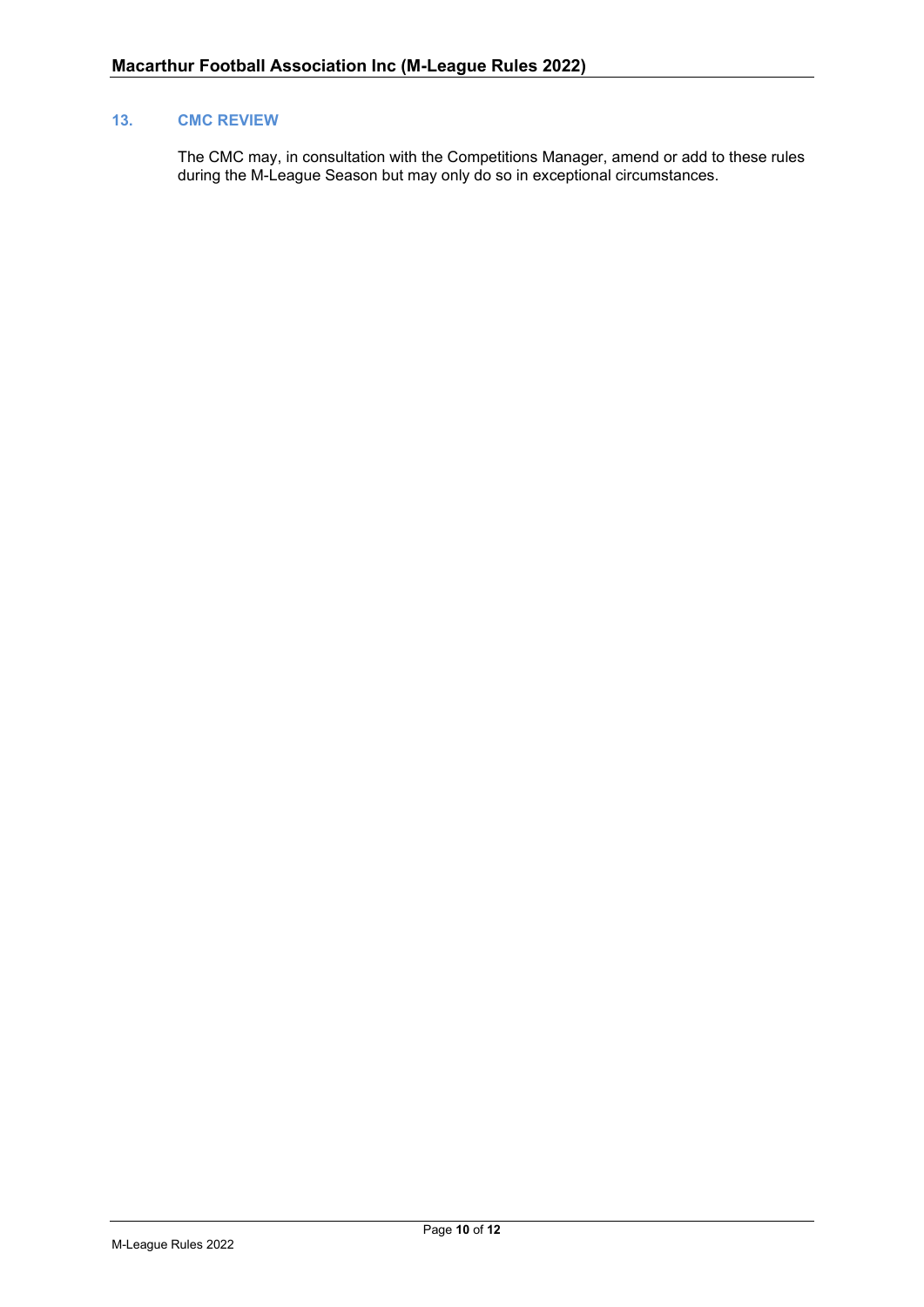# <span id="page-10-0"></span>**14. FEES AND BENEFITS SCHEDULE**

| <b>PLAYER REGISTRATION FEES</b>      |          |                      |
|--------------------------------------|----------|----------------------|
| <b>U18</b>                           |          | <b>SENIORS (19+)</b> |
| <b>FFA National Registration Fee</b> | \$14.00  | \$33.00              |
| <b>Football NSW Registration Fee</b> | \$23.00  | \$87.00              |
| <b>Macarthur FA Registration Fee</b> | \$73.00  | \$94.00              |
| Total 2022 Fee                       | \$110.00 | \$214.00             |

All fees and charges listed below are GST inclusive.

| <b>COMPETITION FEES</b>                |          |  |
|----------------------------------------|----------|--|
| <b>TEAM NOMINATION FEES</b>            |          |  |
| <b>M-League Men's First Grade</b>      | \$750.00 |  |
| <b>M-League Women's Premier League</b> | \$750.00 |  |
| <b>M-League Men's Reserve Grade</b>    | \$550.00 |  |
| M-League Men's U21 (Colts)             | \$500.00 |  |

| PLAYER TRANSFERS AND REGRADES                  |                                       |  |
|------------------------------------------------|---------------------------------------|--|
| <b>Player Transfers</b>                        | \$24.20                               |  |
| <b>Regrades</b>                                | \$50                                  |  |
| <b>OTHER FEES</b>                              |                                       |  |
| <b>Membership Fee</b>                          | \$55.00                               |  |
| <b>Non-attendance at monthly Club Meetings</b> | \$20.00 per person. No GST applicable |  |
| <b>Competition Withdrawal</b>                  | \$1,000                               |  |
| <b>Forfeits</b>                                | As outlined in Rule 7                 |  |
| <b>Approved Game Change Requests</b>           | \$50                                  |  |

All fees and charges listed below are GST inclusive.

# **INCLUSIONS**

10 X Tickets to the M-League Awards Night for all M-League teams

5 x Deploy Ignite Match Balls for each team